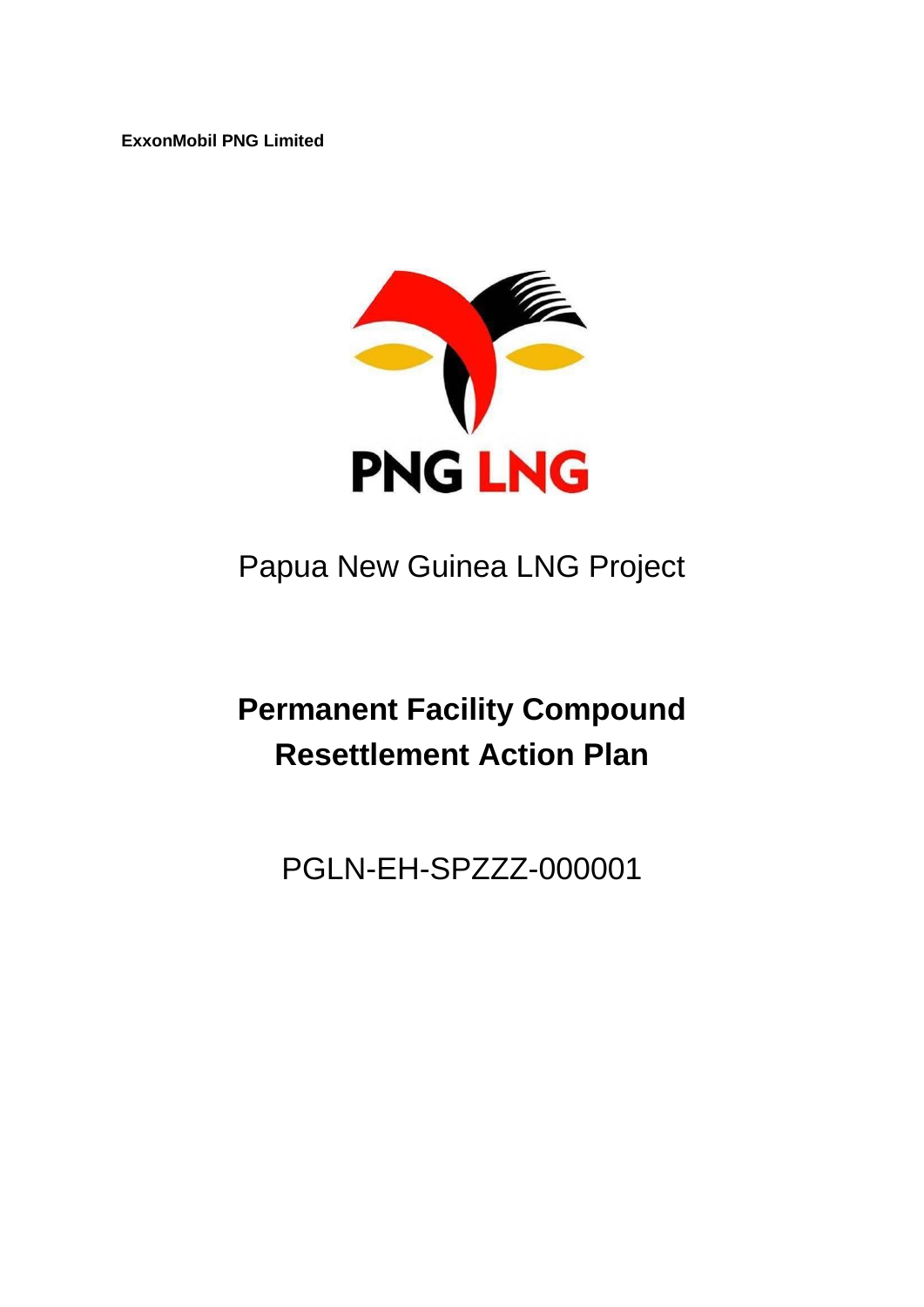### **Contents**

| 2.0 |  |  |  |  |  |  |
|-----|--|--|--|--|--|--|
|     |  |  |  |  |  |  |
|     |  |  |  |  |  |  |
| 3.2 |  |  |  |  |  |  |
|     |  |  |  |  |  |  |
|     |  |  |  |  |  |  |
|     |  |  |  |  |  |  |

#### **FIGURE**

|              |  | Plate 1.1 Locality and surrounding communities. Move this up to beginning of the impact |  |  |  |  |
|--------------|--|-----------------------------------------------------------------------------------------|--|--|--|--|
|              |  |                                                                                         |  |  |  |  |
| <b>TABLE</b> |  |                                                                                         |  |  |  |  |
|              |  |                                                                                         |  |  |  |  |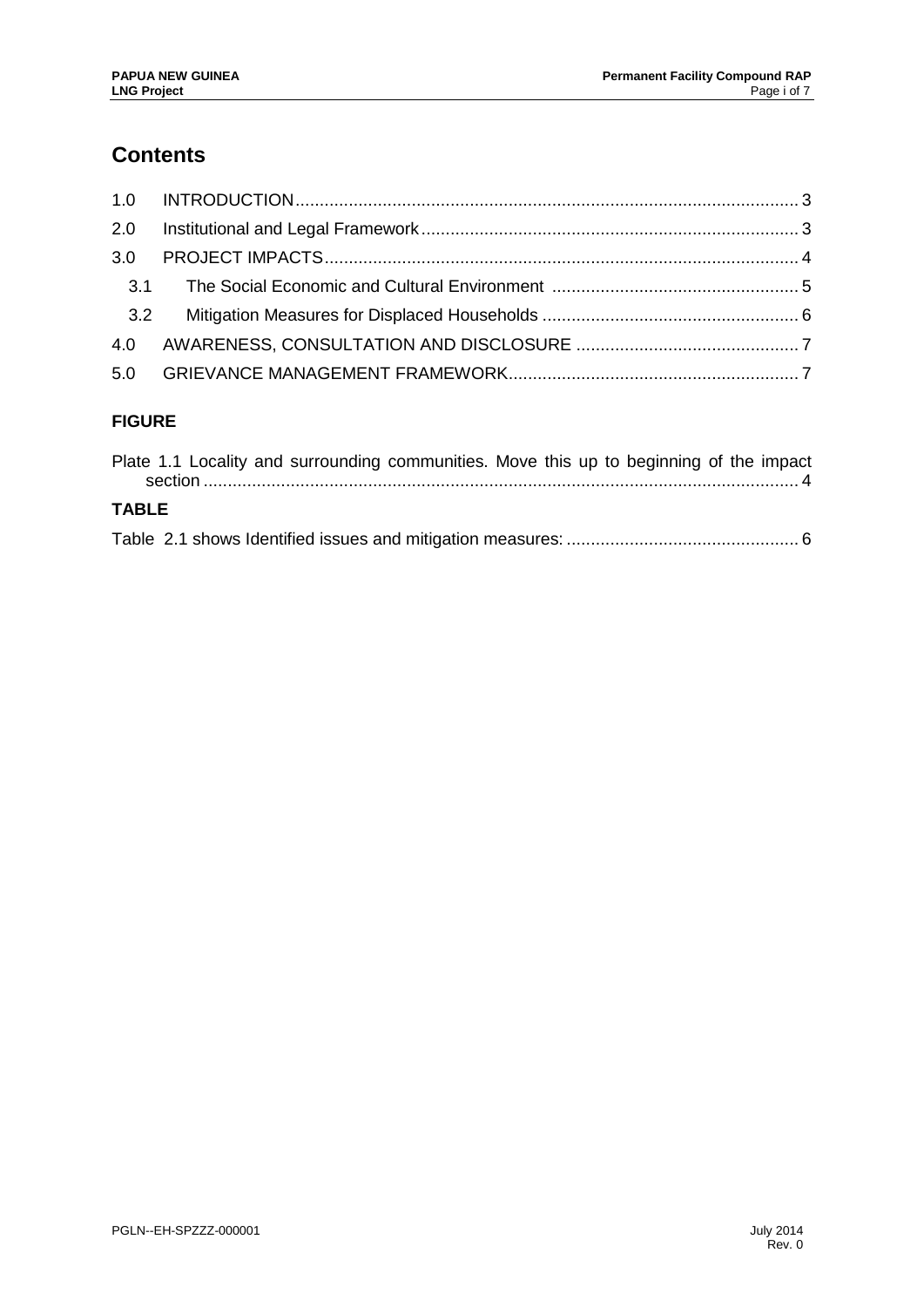#### **ACRONYMS**

| <b>Acronym</b> | <b>Definition</b>                              |  |  |  |  |  |  |
|----------------|------------------------------------------------|--|--|--|--|--|--|
| <b>CNGL</b>    | <b>Chevron New Guinea Limited</b>              |  |  |  |  |  |  |
| <b>CRP</b>     | <b>Communal Resource Plan</b>                  |  |  |  |  |  |  |
| <b>EHL</b>     | <b>Esso Highlands Limited</b>                  |  |  |  |  |  |  |
| <b>EIS</b>     | <b>Environmental Impact Statement</b>          |  |  |  |  |  |  |
| <b>ELC</b>     | <b>Environmental Law Centre</b>                |  |  |  |  |  |  |
| <b>ESMP</b>    | Environmental and Social Management Plan       |  |  |  |  |  |  |
| <b>FN</b>      | <b>Family Number</b>                           |  |  |  |  |  |  |
| <b>FRV</b>     | Full Replacement Value                         |  |  |  |  |  |  |
| <b>HGCP</b>    | <b>Hides Gas Conditioning Plant</b>            |  |  |  |  |  |  |
| <b>IBD</b>     | <b>Interest Bearing Deposit</b>                |  |  |  |  |  |  |
| <b>IFC</b>     | International Finance Corporation              |  |  |  |  |  |  |
| <b>ILG</b>     | <b>Incorporated Land Group</b>                 |  |  |  |  |  |  |
| <b>IPCA</b>    | In-Principle Compensation Agreement            |  |  |  |  |  |  |
| Lanco          | Landowner Company                              |  |  |  |  |  |  |
| <b>LBBSA</b>   | License-Based Benefit Sharing Agreement        |  |  |  |  |  |  |
| <b>LLG</b>     | <b>Local Level Government</b>                  |  |  |  |  |  |  |
| <b>LNG</b>     | <b>Liquefied Natural Gas</b>                   |  |  |  |  |  |  |
| <b>LR</b>      | <b>Livelihood Restoration</b>                  |  |  |  |  |  |  |
| M&E            | Monitoring and Evaluation                      |  |  |  |  |  |  |
| <b>MSEL</b>    | Monitoring Social Environmental Law            |  |  |  |  |  |  |
| O&GA           | Oil and Gas Act                                |  |  |  |  |  |  |
| <b>OIMS</b>    | <b>Operations Integrity Management System</b>  |  |  |  |  |  |  |
| <b>PFC</b>     | <b>Permanent Facility Compound</b>             |  |  |  |  |  |  |
| <b>PMV</b>     | <b>Public Motor Vehicle</b>                    |  |  |  |  |  |  |
| <b>PNG</b>     | Papua New Guinea                               |  |  |  |  |  |  |
| <b>PNG LNG</b> | Papua New Guinea Liquefied Natural Gas Project |  |  |  |  |  |  |
| <b>RAP</b>     | <b>Resettlement Action Plan</b>                |  |  |  |  |  |  |
| <b>RIT</b>     | Resettlement Implementation Team               |  |  |  |  |  |  |
| <b>RPF</b>     | <b>Resettlement Policy Framework</b>           |  |  |  |  |  |  |
| <b>RTC</b>     | <b>Resettlement Team Coordinator</b>           |  |  |  |  |  |  |
| <b>SIA</b>     | Social Impact Assessment                       |  |  |  |  |  |  |
| <b>SMLI</b>    | Social Mapping and Landowner Identification    |  |  |  |  |  |  |
| VG             | Papua New Guinea Valuer General                |  |  |  |  |  |  |
| <b>VLO</b>     | <b>Village Liaison Officer</b>                 |  |  |  |  |  |  |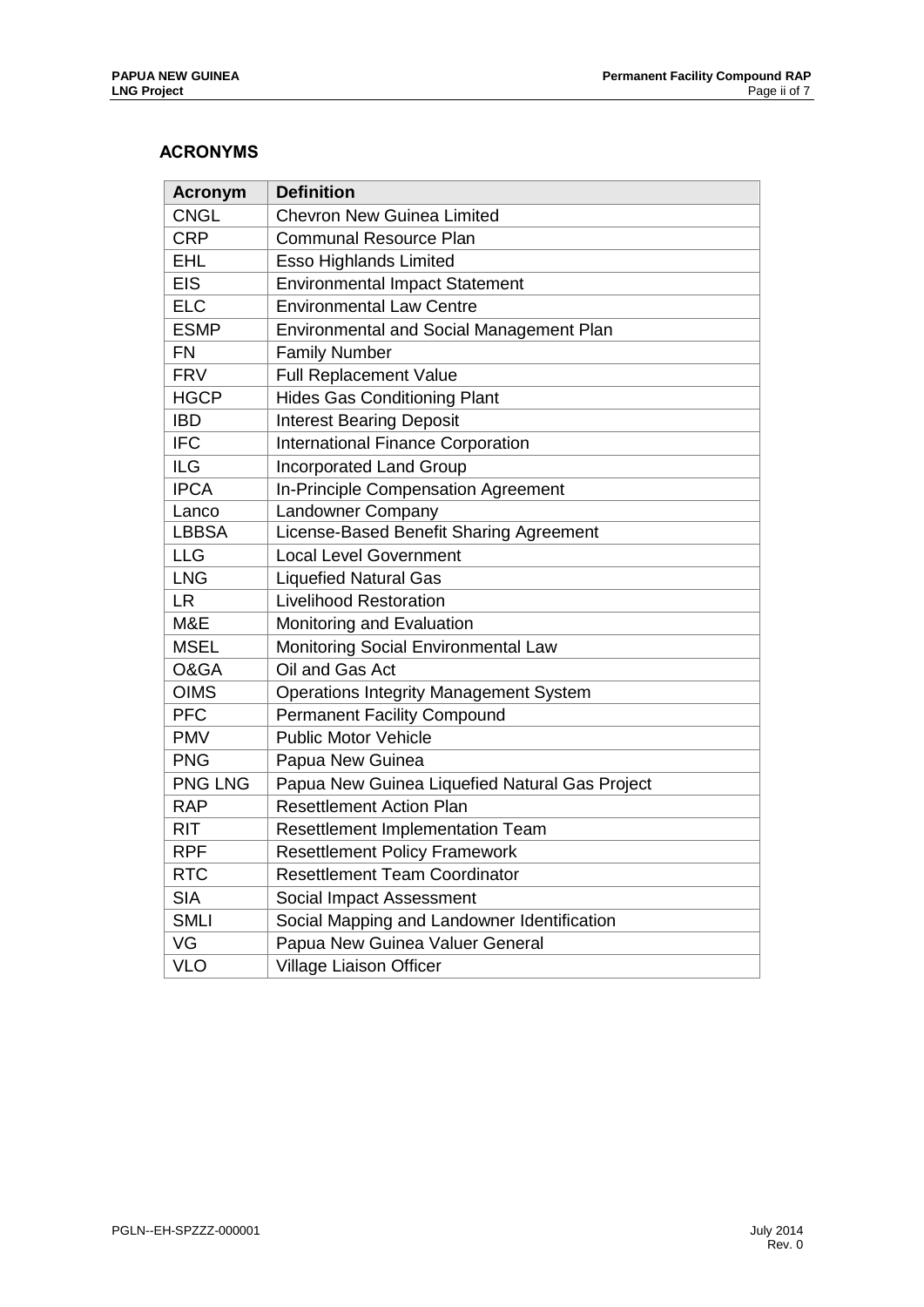#### <span id="page-3-0"></span>**1.0 INTRODUCTION**

ExxonMobil PNG Limited (Company) proposes to develop the Papua New Guinea Liquefied Natural Gas (PNG LNG) Project (Project) to commercialize gas reserves within the Hela, Southern Highlands and Western Provinces. The Permanent Facilities Compound (PFC) is an aspect of the broader PNG LNG project and will consist of a permanent office, support services center and communal facilities for those operating the PNG LNG facility for the next 25-30 years.

The parcel of land on which the PFC is being constructed was purchased from the Airways Group of Companies, officially referred to as Portions 2853 and 2929. It is located between the Airways Development Ltd.'s Portion 2854, the National Airports Corporation Ltd's Portion 1229 and some customary land to the west. (Figure 1:1). A small portion of the land towards the western corner of the Compound is listed as customarily owned land.

This Resettlement Action Plan focuses on the displacement of people by the Airways group of Companies from the land required for the development of the Permanent Facility Compound. The Airways Group of Companies was the land leaseholder at that time.

#### <span id="page-3-1"></span>**2.0 INSTITUTIONAL AND LEGAL FRAMEWORK**

The principle PNG legislation relating to land and compensation are the Land Act 1996 and the Oil & Gas Act 1998. PNG has no formal resettlement policy or statute for the Petroleum Industry.

The resource planning process will comply with all legal requirements and criteria, such as those specified in the Oil & Gas Act 1998, key PNG National Government institution guidelines, legislation governing both provincial and local governments and the International Finance Corporation's (IFC) Performance Standards on involuntary resettlement and Social and Environmental Sustainability.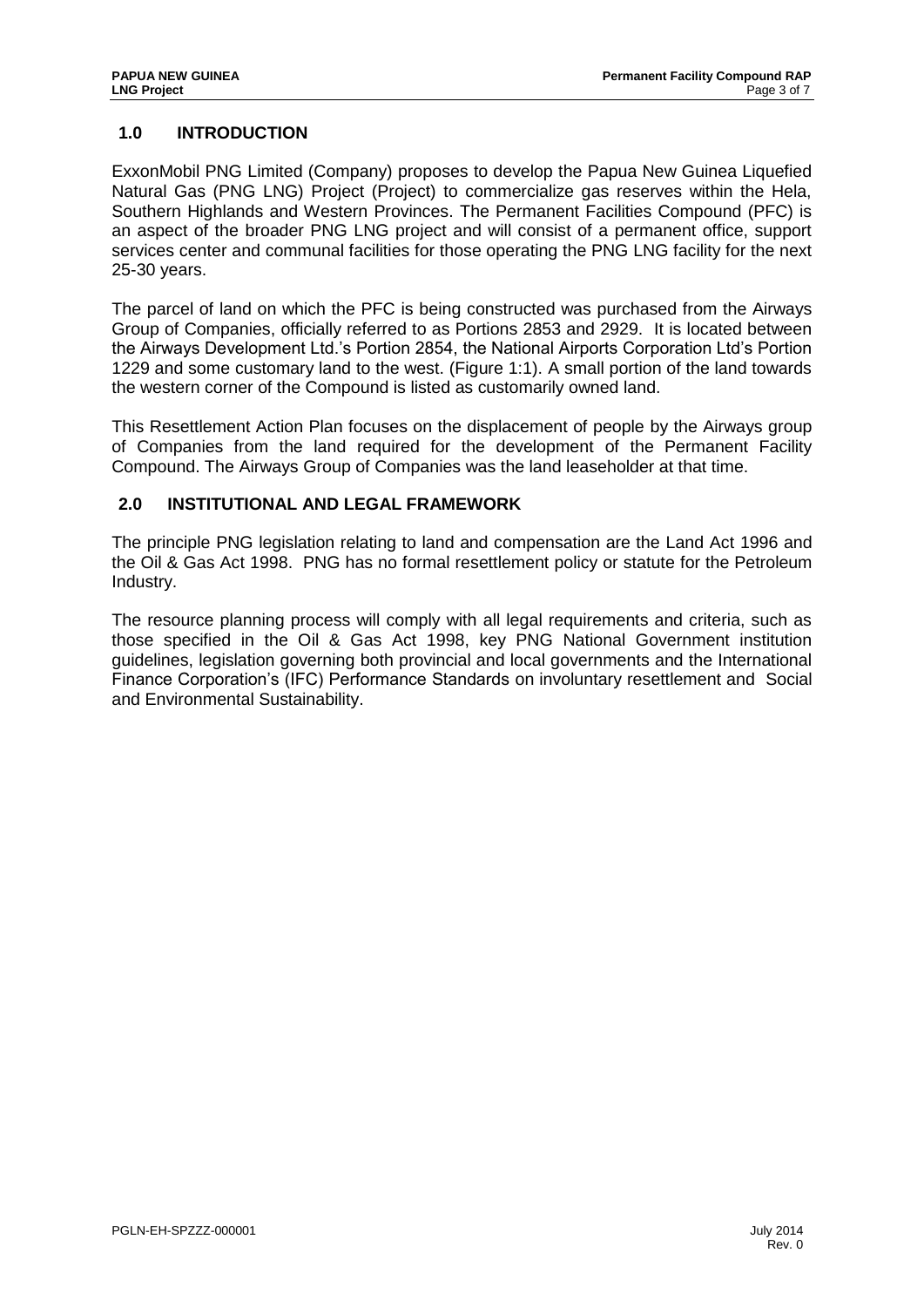#### <span id="page-4-0"></span>**3.0 PROJECT IMPACTS**



<span id="page-4-1"></span>**Plate 1.1 Locality and surrounding communities.** 

People who resided within the proposed PFC area, or use land and resources within the area, or live close to the intended infrastructure boundary, will no longer be able to do so as they have been relocated. As resettlement had occurred, both households living within and households owning land within the Proposed PFC area, have lost their land and fixed assets and will be affected by various physical, economical and or adverse impacts.

The list below summarizes the project impacts while acquiring and developing the land for the PFC:

| Impact                                 | <b>Scale</b>                                                                                                                                                                                                                                           |
|----------------------------------------|--------------------------------------------------------------------------------------------------------------------------------------------------------------------------------------------------------------------------------------------------------|
| <b>Residential Structures affected</b> | 42 households displaced                                                                                                                                                                                                                                |
| Loss of field and agricultural land    | 42 households                                                                                                                                                                                                                                          |
| Disruption in social network           | Physically displaced<br>Simbu settlers living immediately upstream<br>of Saraga Creek<br>Eastern Highlands settlers<br>living<br>and<br>operating road side market stalls opposite<br>the project site.<br>Settlers living downstream of Saraga Creek. |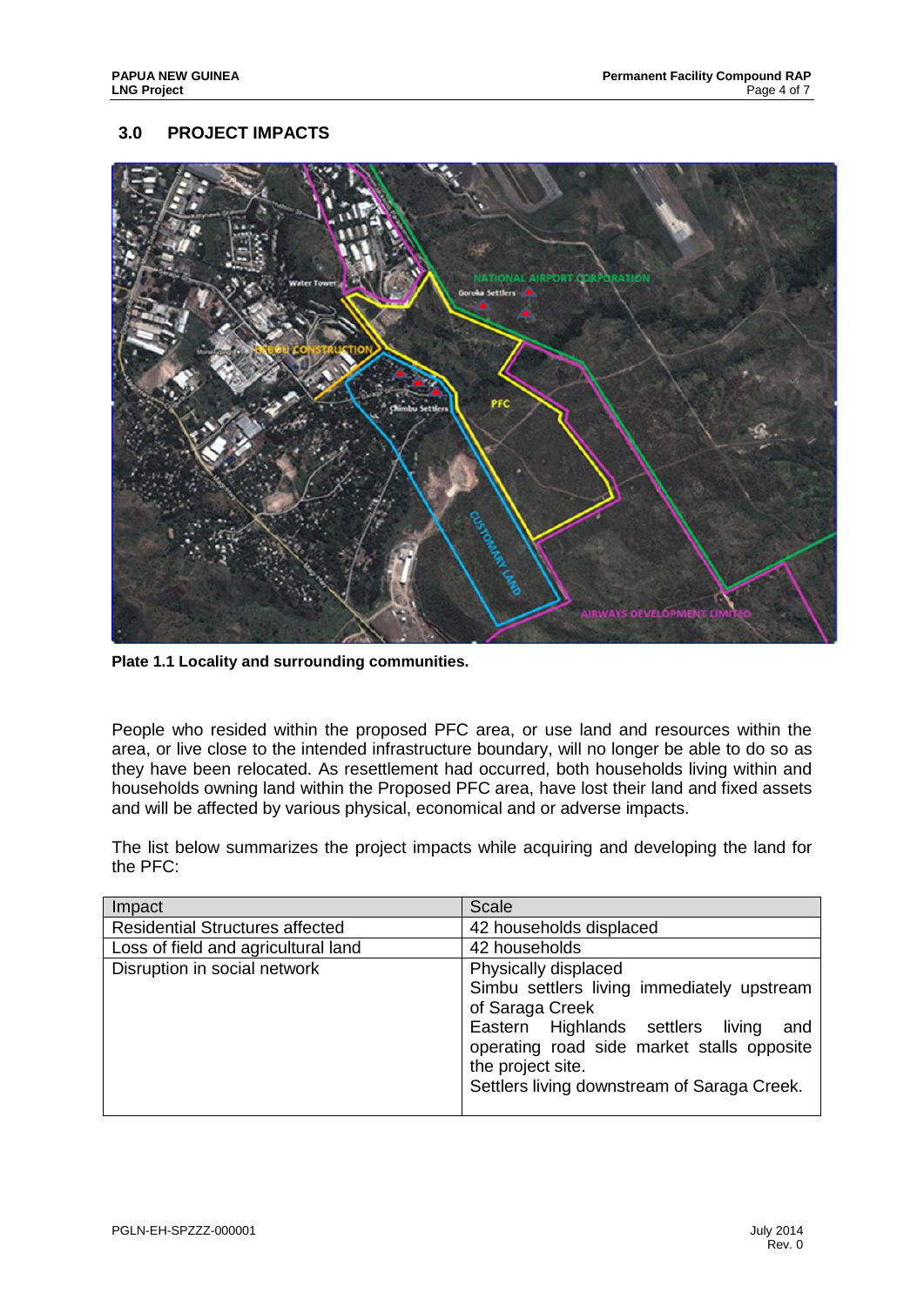Indirect Impacts include;

- The development of the area will require the use of heavy trucks and machinery and this will undoubtedly cause an increase in noise, traffic and dust. The Project's environmental management plans for emissions and noise will address these impacts.
- Any chance cultural heritage finds will be subject to the chance find protocols and other appropriate mitigation measures and programs.
- Regional population increase and influx may arise due to construction activities, improved services and employment opportunities.

#### <span id="page-5-0"></span>**3.1 The Social, Economic and Cultural Environment**

The Dubara Idibana clan is the customary owner of the neighboring land to the south-west, and currently reside at Hanuabada village. The clan is registered as an Incorporated Land Group (ILG No. 6866).

The land on which the PFC is currently being built on was in fact state land, a portion of which was subleased to the settlers by the Dubara Idibana clan. The Airways Group of Companies is the leaseholder.

The Airways group of companies reached an agreement with the settlers to be resettled to a new location, an allotted portion of land which Airways had purchased for them. This agreement was signed on the 10th of November 2010. Consequently, the settlers' agreement with the Dubara Idibana clan was rendered null and void as they accepted the terms and conditions of the new agreement with the Airways Group of Companies. The resettlement exercise was completed in April 2011.

There is no anticipated occupation of the peripheries of the PFC during construction by an influx of migrants. As elsewhere, small opportunist road side market stalls or fence line vendor stalls may eventually establish themselves in close proximity to the construction site. Moreover, squatters will build new houses along the road to take advantage of the new opportunities brought about by the PFC development including a potentially new customer base and increased traffic.

A summary of Identified issues and Project Mitigation Measures relating to the development of the PFC is provided in Table 2.1.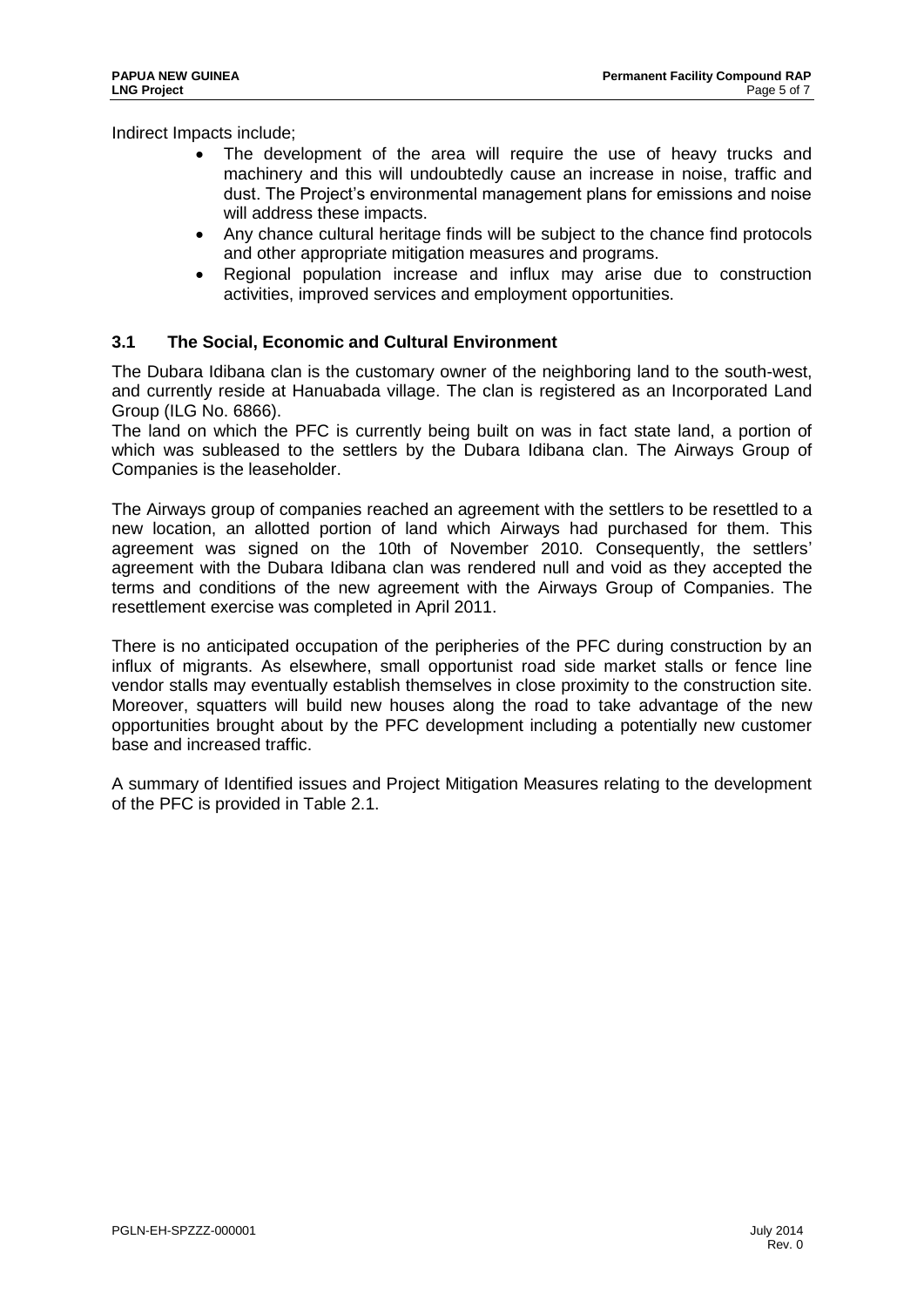| <b>IDENTIFIED ISSUES /</b><br><b>CHALLENGES</b>                               | POTENTIAL RISK<br><b>DESCRIPTION</b>                                                                                                                                                                                                                         | <b>MITIGATION MEASURE / COMMENT</b>                                                                                                                                                                                                                                                                                                                                             |  |  |  |
|-------------------------------------------------------------------------------|--------------------------------------------------------------------------------------------------------------------------------------------------------------------------------------------------------------------------------------------------------------|---------------------------------------------------------------------------------------------------------------------------------------------------------------------------------------------------------------------------------------------------------------------------------------------------------------------------------------------------------------------------------|--|--|--|
| Direct Impacts: Physical<br>Displacement                                      | Disruption to the<br>$\bullet$<br>Standard of Living of<br>the displaced.                                                                                                                                                                                    | Resettled 42 households to an allocated<br>$\bullet$<br>allotment subdivided into 42 individual blocks<br>with access to bore water and electricity<br>Relocation compensation<br>$\bullet$<br>Provided logistical support for the settlers to<br>the new location<br>Process individual title to the 42 blocks of land                                                         |  |  |  |
| Traffic Disruptions to the<br>travelling public during<br>construction phase. | Hold up of traffic due to<br>$\bullet$<br>the general public.<br>Increased safety risks to<br>$\bullet$<br>pedestrians.<br>Increase in risks for bag<br>$\bullet$<br>snatching and car<br>jacking's due to<br>increased pedestrian<br>and vehicular traffic. | Maintenance and upgrade of road access.<br>$\bullet$<br>Installation of pedestrian footpaths.<br>$\bullet$<br>Installation of pedestrian barrier fencing.<br>$\bullet$<br>Transportation of loads during non-peak hours.<br>$\bullet$<br>Police and security escorts.<br>$\bullet$<br>Stakeholder engagements for normal general<br>$\bullet$<br>public pedestrians and traffic |  |  |  |
| Roadside markets                                                              | Loitering, traffic<br>٠<br>hazards, disruptions                                                                                                                                                                                                              | Stakeholder engagements with appropriate<br>$\bullet$<br>messaging.                                                                                                                                                                                                                                                                                                             |  |  |  |
| <b>Settlements</b>                                                            | Potential for people to<br>$\bullet$<br>build houses, shelters<br>etc. near work sites                                                                                                                                                                       | Stakeholder engagements - Communicate and<br>$\bullet$<br>establish dialogue with other neighbors or<br>leaseholders to mitigate illegal squatters.                                                                                                                                                                                                                             |  |  |  |

#### <span id="page-6-1"></span>**Table 2.1: Identified Issues and Mitigation Measures**

#### <span id="page-6-0"></span>**3.2 Mitigation Measures for Displaced Households**

The resettlement exercise began in November 2010. There were 42 households (settlers from the Highlands Region, predominantly people from the Simbu Province who have been living in this area for many years) that were relocated by the Airways Group of Companies to a 3.5 hectares of purchased land known as Manuti, Portion 2762 C.